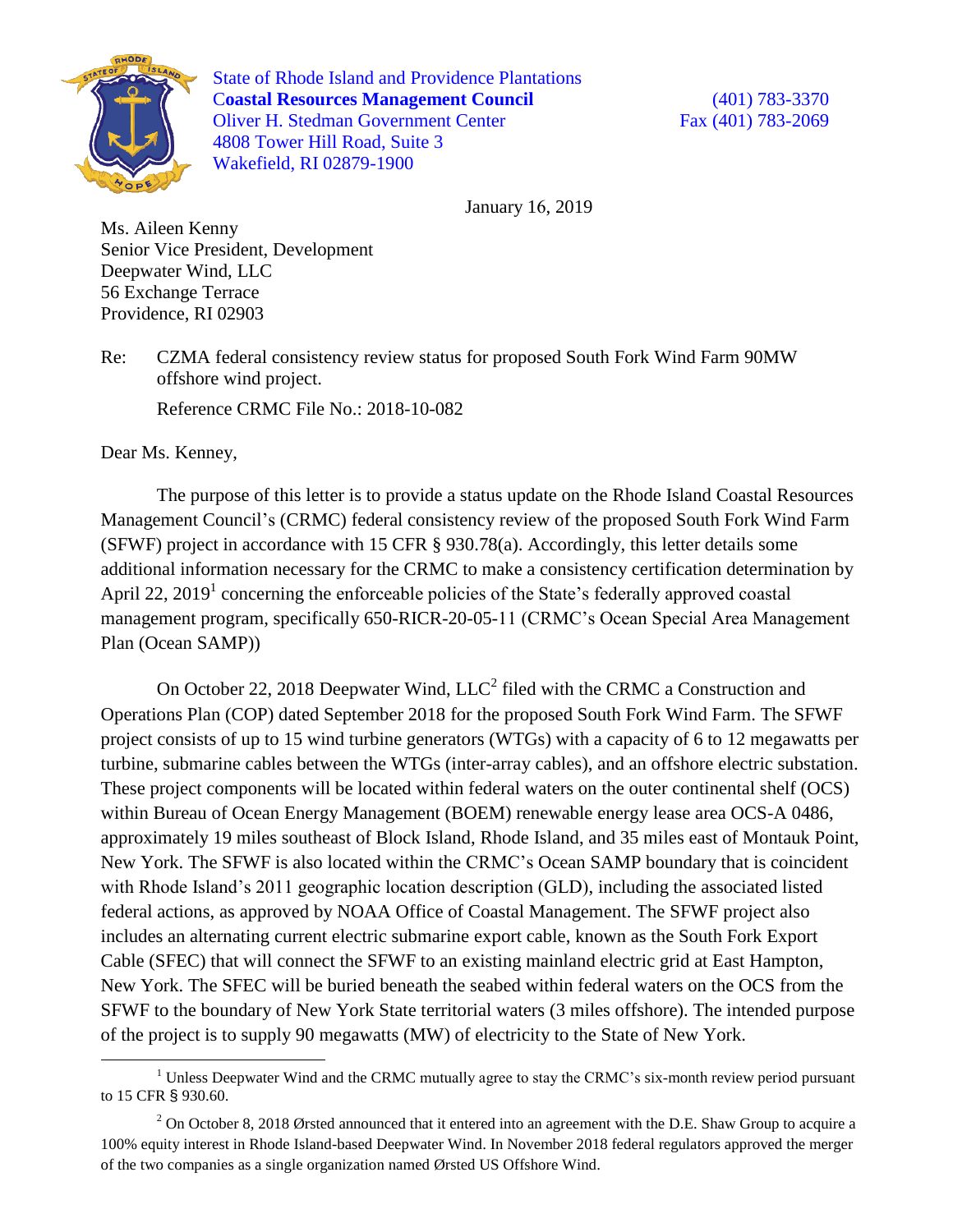The proposed SFWF project is subject to CRMC federal consistency review authority pursuant to the federal Coastal Zone Management Act (CZMA) at 16 USC § 1456(c)(3)(A) and the CZMA's implementing regulations at 15 CFR Part 930, Subpart D - Consistency for Activities Requiring a Federal License or Permit and Subpart E - Consistency for Outer Continental Shelf (OCS) Exploration, Development and Production Activities. The SFWF project meets the definition of a "large-scale offshore development" as specified in §  $11.3(H)(1)<sup>3</sup>$ .

Included within Section 1.3.4 of the COP was a general statement of Coastal Zone Management Act consistency with the State's enforceable policies. See COP at 1-34. As you know, I indicated to you via email dated October 24, 2018 that the consistency certification included within the COP was not in compliance with 15 CFR § 930.57. Additionally, the COP statement concerning Deepwater Wind's voluntary filing of the consistency certification with the state of Rhode Island was also incorrect. As stated in my October 24 email, Deepwater Wind is subject to CRMC federal consistency review and is required to file a consistency certification with Rhode Island, pursuant to 15 CFR Part 930 Subpart D, because the proposed project is a listed activity on the State's approved federal consistency list, and the project is located within Rhode Island's GLD. In addition to the proper consistency certification statement, my email of October 24 also requested a draft fisheries monitoring plan that outlines the specifics as to what species will be monitored and what methods will be used and when the surveying will be conducted to demonstrate compliance with enforceable policy § 11.10.9(C)(1). I had requested that the information be provided to the CRMC prior by Tuesday, November 13, 2018 to avoid the CRMC having to issue an incomplete submission notice pursuant to 15 CFR § 930.60, which would stop the agency's six-month CZMA review period.

Deepwater Wind submitted the requested information to the CRMC on November 13, 2018 via email and a hardcopy package via FedEx the following day. In review of the package filed by Deepwater Wind, we have determined that it satisfactorily addresses the consistency certification statement. See revised Appendix A at A-2 dated November 10, 2018. The fisheries monitoring plan titled "Demersal Fisheries Resources Survey Protocol" was stamped "*DRAFT*" and it outlines the minimum information necessary to proceed with review. However, the fisheries monitoring plan lacks specificity and is insufficient to develop a pre-construction baseline data set necessary to assess targeted commercial fisheries species that are typically harvested from the project area. A more robust monitoring plan as detailed below in Section A will be required for the CRMC review.

## **A. Supplemental information required to address Rhode Island's enforceable policies**

 $\overline{a}$ 

The regulatory standards contained within 650-RICR-20-05-11 are the enforceable policies for purposes of the CZMA federal consistency provisions, specifically Part 11.10. These standards in addition to other applicable federally approved Rhode Island Coastal Resources Management

<sup>&</sup>lt;sup>3</sup> The enforceable policies of the Rhode Island coastal management program applicable to the SFWF project are contained in the CRMC's Ocean Special Area Management Plan, which is codified in the Rhode Island Code of Regulations as 650-RICR-20-05-11. For purposes of federal consistency, enforceable policies are defined at 15 CFR § 930.11(h).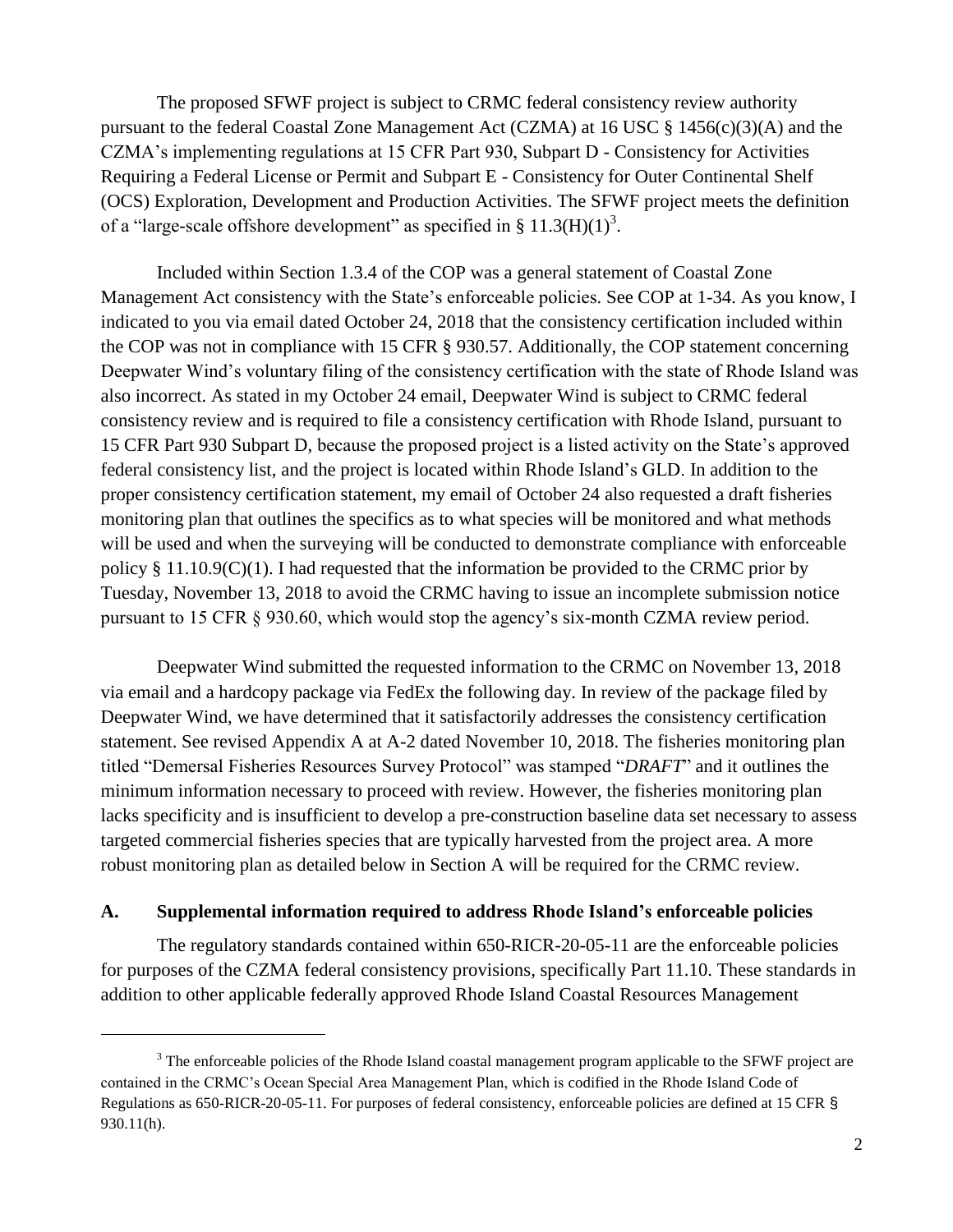Program (CRMP) enforceable policies are the basis for the CRMC's CZMA federal consistency certification concurrence or objection.

**§ 11.10.1(C):** *Offshore Developments shall not have a significant adverse impact on the natural resources or existing human uses of the Rhode Island coastal zone, as described in the Ocean SAMP. In making the evaluation of the effect on human uses, the Council will determine, for example, if there is an overall net benefit to the Rhode Island marine economic sector from the development of the project or if there is an overall net loss. Where the Council determines that impacts on the natural resources or human uses of the Rhode Island coastal zone through the pre-construction, construction, operation, or decommissioning phases of a project constitute significant adverse effects not previously evaluated, the Council shall, through its permitting and enforcement authorities in state waters and through any subsequent CZMA federal consistency reviews, require that the applicant modify the proposal to avoid and/or mitigate the impacts or the Council shall deny the proposal.*

Deepwater Wind's response to this enforceable policy states that "The SFWF [SFEC] is consistent with this policy. The SFWF [SFEC] will not have significant adverse impact on the natural resources or human uses of the RI Ocean SAMP study area. It is expected that current activities will be able to continue post construction." See Appendix A-2 at A-2-1. While current activities may well continue post construction, it is still is not clear whether there may need to be modifications to the proposed project to avoid potential significant impacts to Rhode Island-based commercial fishery operations. Therefore, the CRMC cannot at this time conclude that the project is consistent with this enforceable policy.

Figure 1.1-2 of the SFWF COP shows a grid layout with north-south and east-west orientation of the WTGs within a "maximum work area" in context with Deepwater Wind's lease area OCS-A 0486. Inset details show both 0.8 mile and 1.0 mile spacing of the WTGs within a maximum work area boundary. It appears that Deepwater Wind has committed to an east-west layout of the project based on representations by Deepwater Wind staff at the August 27, 2018 CRMC Fishermen's Advisory Board meeting and the BOEM public scoping meeting for the SFWF project held on November 8, 2018 in Narragansett, RI. Deepwater Wind to date has confirmed that the maximum spacing between WTGs will be 1.0 (statute) mile. As you know, the alternative wind farm layout proposal developed by the Commercial Fisheries Center of Rhode Island (CFCRI), and included in the CRMC's 3-month letter to Vineyard Wind for their proposed 800MW project, consists of a grid of east-west lanes with 1 **nautical** mile (1 nm) spacing between the WTGs. The alternative wind farm layout proposal was developed by CFCRI so that if adopted by the offshore wind energy industry for southern New England waters, then a majority of Rhode Island-based commercial fishing operations would be able to continue harvesting activities with some exceptions and adjustments, and coexist with the offshore wind energy industry. I would encourage Deepwater Wind to consider increasing the spacing between WTGs to 1 nautical mile to achieve the spacing necessary for consistency with the CFCRI proposal in an attempt to accommodate the commercial fishing industry and avoid potential adverse impacts. Furthermore, from a risk management perspective it is imperative that wind turbines be installed by all renewable energy developers throughout southern New England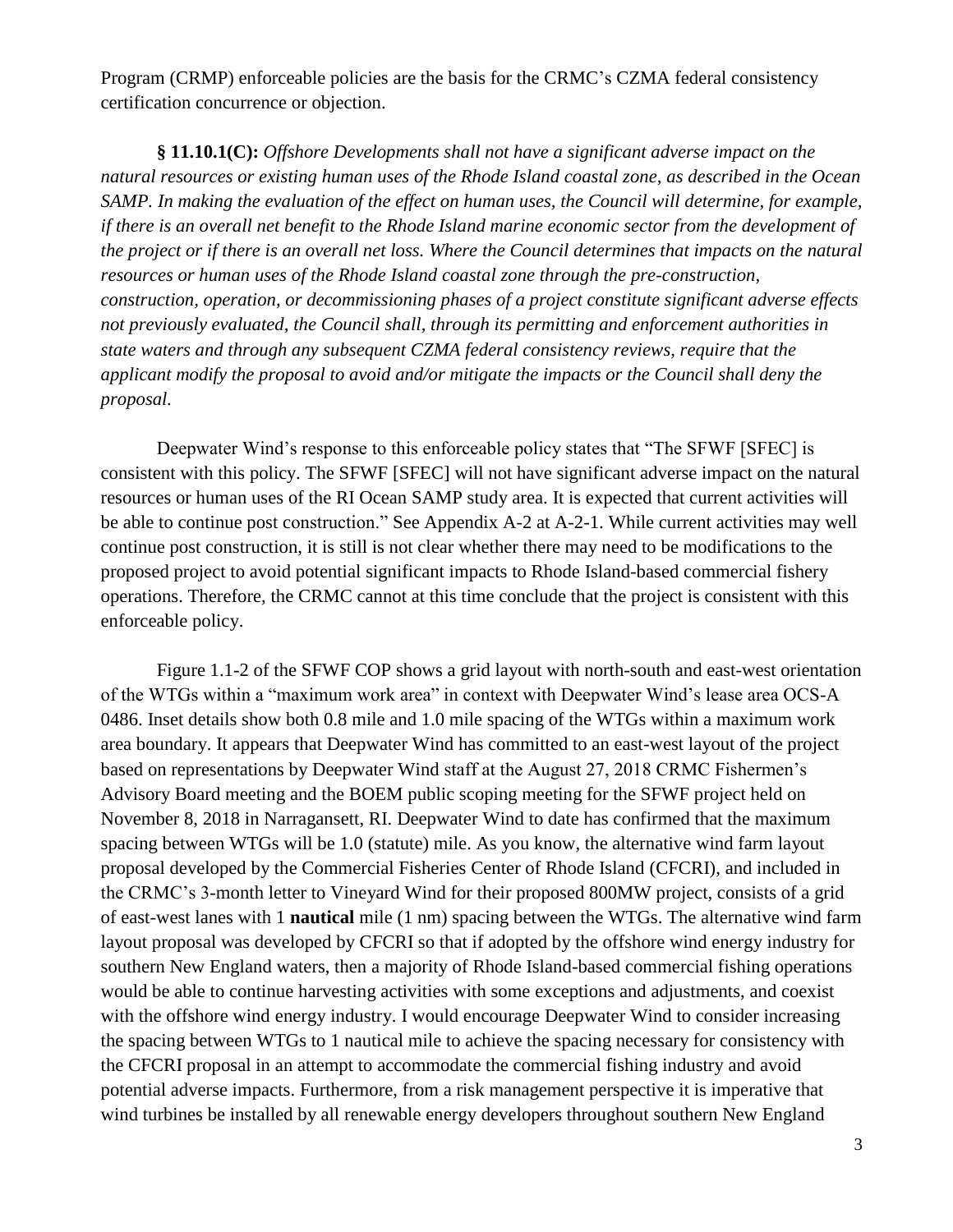waters in a consistent grid pattern of east-west orientation with a minimum 1 nm spacing between turbines to enhance safe navigation and operations of all recreational and commercial vessels.

Based on the experience of the Block Island wind farm construction it became evident that burial depth of the export cable was insufficient in some locations, which necessitated the installation of concrete mats to protect the cable. Considering that the SFEC will be installed in an area of high mobile gear activity it will be important to achieve proper cable burial depth to avoid unnecessary use of cable protection that has a potential to snag mobile gear (trawling nets). It appears that Deepwater Wind is considering the use of self-propelled mechanical and hydraulic trenchers based on discussion in the COP in section 4.1.2.2 and the submarine cable installation drawing contained in Appendix G2 to achieve the targeted cable burial depth of 1.2 to 1.8 meters. However, the SFWF COP indicates that articulated concrete mattresses or rock placement will be used to protect cables where sea bed conditions may not allow burial to the desired depth within the inter-array cable route or the SFEC route. See COP at 3-31 and 3-45. Deepwater should confirm that the described equipment will be used to the maximum extent practicable and limit the use of hydro-jet plow trenching equipment to sea bed areas that are suitable for such equipment (e.g., predominantly sands). Achieving proper cable burial depth and minimizing the use of cable protection will aid in avoiding impacts to the commercial fishing sector.

Given a positive outcome with the issues detailed above, the CRMC could then likely conclude that the SFWF project has been modified to avoid unnecessary impacts and meets its burden of proof under enforceable policy § 11.10.1(C).

**§ 11.10.1(I):** *The Council recognizes that moraine edges, as illustrated in Figures 3 and 4 in § 11.10.2 of this Part, are important to commercial and recreational fishermen. In addition to these mapped areas, the FAB may identify other edge areas that are important to fisheries within a proposed project location. The Council shall consider the potential adverse impacts of future activities or projects on these areas to Rhode Island's commercial and recreational fisheries. Where it is determined that there is a significant adverse impact, the Council will modify or deny activities that would impact these areas. In addition, the Council will require assent holders for offshore developments to employ micro-siting techniques in order to minimize the potential impacts of such projects on these edge areas.*

**§ 11.10.1(J):** *The finfish, shellfish, and crustacean species that are targeted by commercial and recreational fishermen rely on appropriate habitat at all stages of their life cycles. While all fish habitat is important, spawning and nursery areas are especially important in providing shelter for these species during the most vulnerable stages of their life cycles. The Council shall protect sensitive habitat areas where they have been identified through the Site Assessment Plan or Construction and Operation Plan review processes for offshore developments as described in § 11.10.5(C) of this Part.*

**§ 11.10.2(A):** *Areas of Particular Concern (APCs) have been designated in state waters through the Ocean SAMP process with the goal of protecting areas that have high conservation value, cultural and historic value, or human use value from large-scale offshore development. These*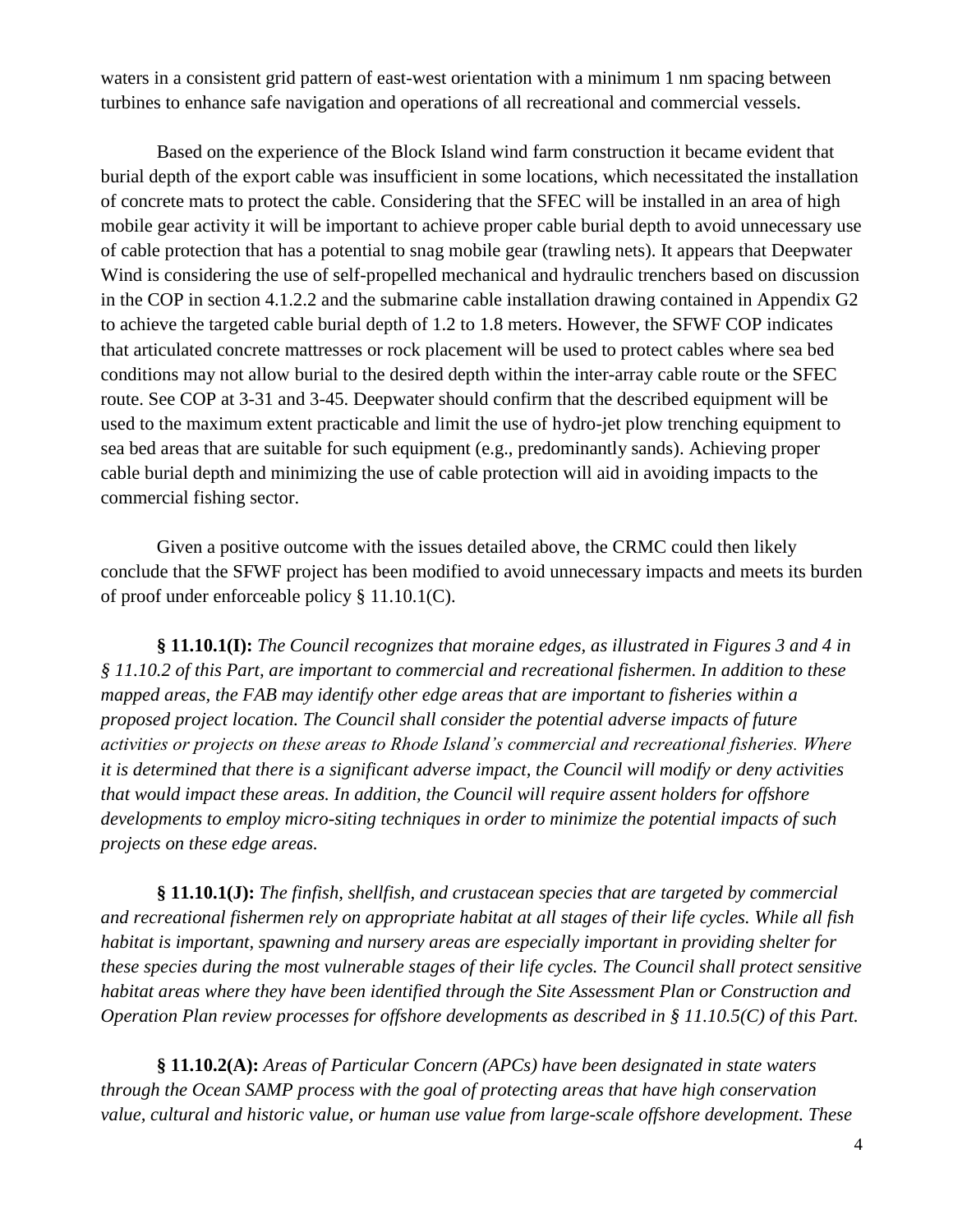*areas may be limited in their use by a particular regulatory agency (e.g., shipping lanes), or have inherent risk associated with them (e.g., unexploded ordnance locations), or have inherent natural value or value assigned by human interest (e.g., glacial moraines, historic shipwreck sites). Areas of Particular Concern have been designated by reviewing habitat data, cultural and historic features data, and human use data that has been developed and analyzed through the Ocean SAMP process. Currently designated Areas of Particular Concern are based on current knowledge and available datasets; additional Areas of Particular Concern may be identified by the Council in the future as new datasets are made available. Areas of Particular Concern may be elevated to Areas Designated for Preservation in the future if future studies show that Areas of Particular Concern cannot risk even low levels of large-scale offshore development within these areas. Areas of Particular Concern include:*

- *1. Areas with unique or fragile physical features, or important natural habitats;*
- *2. Areas of high natural productivity;*
- *3. Areas with features of historical significance or cultural value;*
- *4. Areas of substantial recreational value;*
- *5. Areas important for navigation, transportation, military and other human uses; and*
- *6. Areas of high fishing activity.*

Glacial moraines of the cobble and boulder nature represent areas of high biodiversity and important fish habitat. Impacts to these areas could result in long-term or permanent impacts to fish populations that are dependent on these habitat types and thus impact the Rhode Island fishery in the area. Additionally, the CRMC is obligated through § 11.10.1(J) to protect sensitive habitat areas where they have been identified through the Site Assessment Plan or Construction and Operation Plan review processes. The Ocean SAMP has identified specific glacial moraines as areas of particular concern (APC) as shown in §§ 11.10.2(F) and (G), Figures 3 and 4, respectively. Deepwater Wind's COP indicates that the project is consistent with the enforceable policy and that the project has been sited to avoid any areas of particular concern, including moraine edges. See COP Appendix A-2 at A-2-2. While the project may not be located within a glacial moraine, there is no graphic or other evidence within the COP that clearly shows that the project is not located within a glacial moraine as depicted within §§ 11.10.2(F) and (G) of the Ocean SAMP. Even if shown that the project is not sited within an existing identified moraine or moraine edge, "the FAB may identify other edge areas that are important to fisheries within a proposed project location" pursuant to § 11.10.1(I) as part of the CRMC review process. An appropriate graphic is requested showing the project in relation to existing glacial moraines mapped within the Ocean SAMP as indicated above. Some of the Ocean SAMP geological mapping and data are available at the [www.narrbay.org](http://www.narrbay.org/) website here: [http://www.narrbay.org/d\\_projects/oceansamp/.](http://www.narrbay.org/d_projects/oceansamp/)

The CRMC may identify additional Areas of Particular Concern as new datasets are made available, as provided by  $\S 11.10.2(A)$ . The more detailed geotechnical survey data collected by Deepwater Wind for the SFWF/SFEC project would likely be helpful in establishing whether either project element is located within a moraine or APC, or whether the project is located within sensitive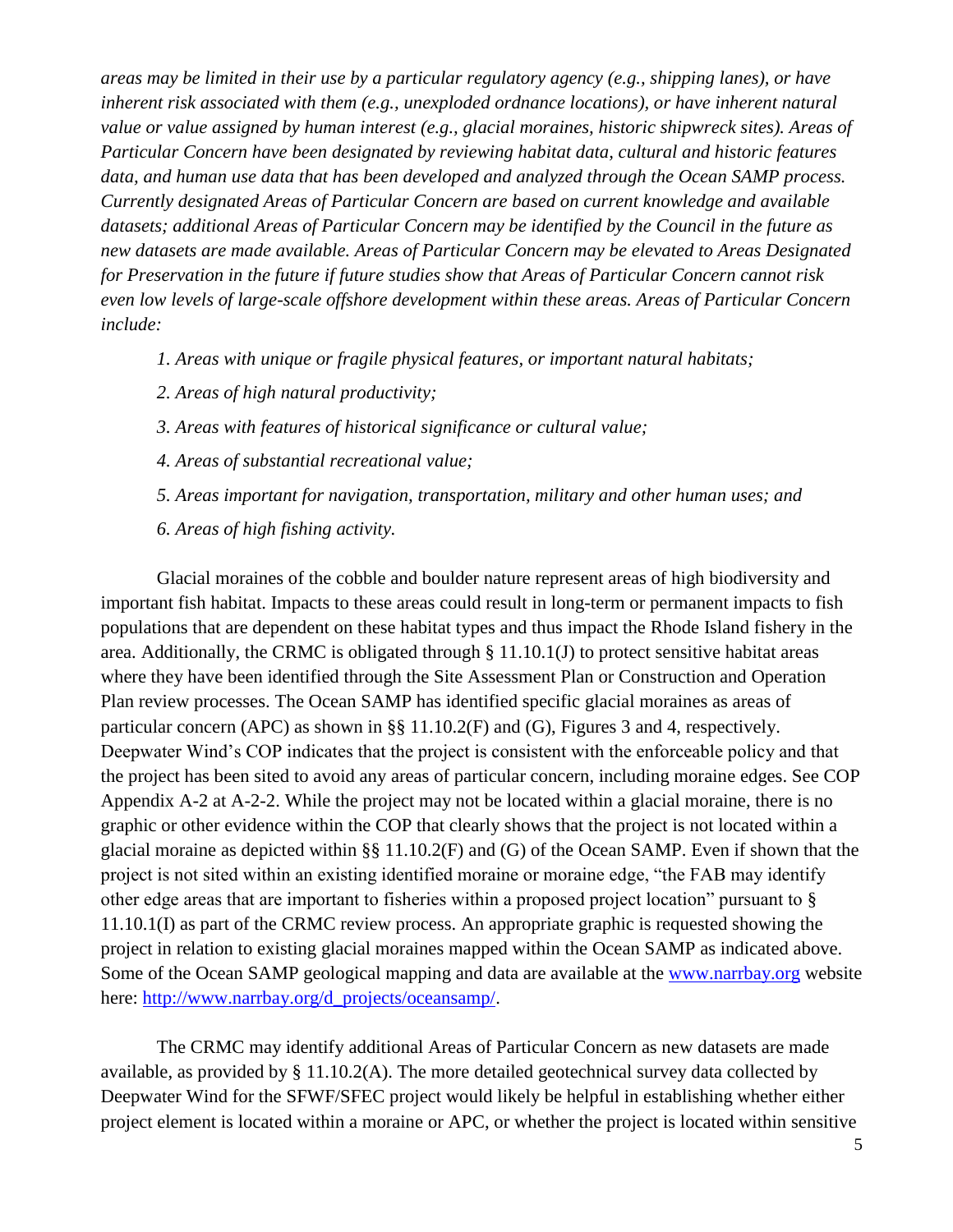habitat areas as may be identified by the CRMC. Accordingly, absent additional information and consideration by the FAB and the CRMC pursuant to §§ 11.10.1(I), 11.10.1(J) and 11.10.2(A), the CRMC at this time cannot conclude that the SFWF/SFEC project is not located within a moraine, an APC or sensitive habitat areas. Therefore, the CRMC presently does not agree that the SFWF and SFEC are consistent with the enforceable policies of §§ 11.10.1(I) and 11.10.2(A) as stated within Deepwater Wind's Appendix A-2.

## **§ 11.10.9(C):** *The items listed below shall be required for all offshore developments:*

*1. A biological assessment of commercially and recreationally targeted species shall be required within the project area for all offshore developments. This assessment shall assess the relative abundance, distribution, and different life stages of these species at all four seasons of the year. This assessment shall comprise a series of surveys, employing survey equipment and methods that are appropriate for sampling finfish, shellfish, and crustacean species at the project's proposed location. Such an assessment shall be performed at least four times: pre-construction (to assess baseline conditions); during construction; and at two different intervals during operation (i.e. one (1) year after construction and then post-construction). At each time this assessment must capture all four seasons of the year. This assessment may include evaluation of survey data collected through an existing survey program, if data are available for the proposed site. The Council will not require this assessment for proposed projects within the renewable energy zone that are proposed within two (2) years of the adoption of the Ocean SAMP.*

As you know, I had advised you in my October 24, 2018 email that the COP filed with the CRMC on October 22, 2018 indicated that Deepwater Wind was developing a fisheries monitoring plan to further assess targeted species for pre-construction, during construction and under operational conditions. Thus, a fisheries monitoring plan was not yet completed for CRMC review. Deepwater Wind provided to the CRMC on November 13, 2018 a fisheries monitoring plan titled "Demersal Fisheries Resources Survey Protocol" that was stamped "*DRAFT*". The submitted fisheries monitoring plan essentially details a gillnet survey for demersal fish species, but it lacks specificity to develop a comprehensive pre-construction baseline data set necessary to assess targeted commercial fisheries species that are typically harvested from the area. Moreover, the gillnet survey design is insufficient to establish a baseline assessment of demersal finfish. In addition, an assessment and monitoring plan for commercially harvested crustacean species must be included as part of the biological assessment. Pelagic fish and molluscan shellfish are known to be present in the project area and should be included in the assessment and monitoring plan. In conclusion, a more robust monitoring plan will be required for the CRMC review that outlines the specifics as to what species will be monitored and what methods will be used and when the surveying will be conducted to demonstrate compliance with enforceable policy § 11.10.9(C)(1).

## **B. Conclusion**

Pursuant to the enforceable policies of the Ocean SAMP, offshore developments shall not have a significant adverse impact on the natural resources or existing human uses of the Rhode Island coastal zone. Where the CRMC determines that there are significant adverse effects on Rhode Island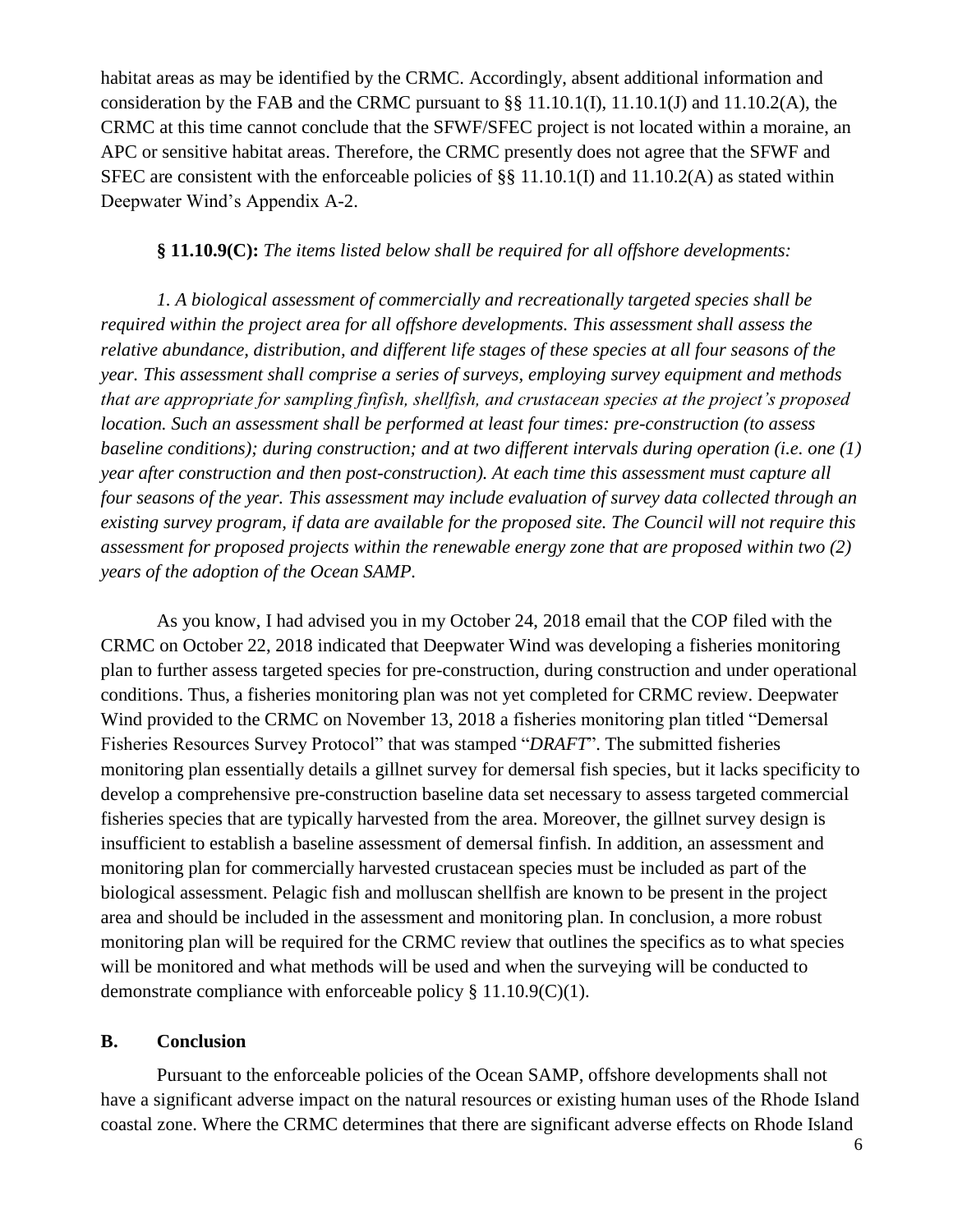coastal resources or uses, it can require that the applicant modify the proposal to avoid and/or mitigate the impacts or the CRMC shall deny the proposal. See Ocean SAMP § 11.10.1(C). As detailed above, there is further information necessary for Deepwater Wind to file with the CRMC to properly evaluate potential coastal effects to the Rhode Island-based commercial fishing operations.

I am requesting that Deepwater Wind provide the following data and information **within thirty (30) days from the date of this letter** to demonstrate that the SFWF/SFEC project is consistent with the enforceable policies of the Ocean SAMP at § 11.10. Absent this information within the CRMC's review period, presently scheduled to end on April 22, 2019, the CRMC would be unable to conclude that the SFWF/SFEC project is consistent with the Rhode Island coastal management program. Thus, the CRMC would then have to object to Deepwater Wind's consistency certification pursuant to 15 CFR §§ 930.63(c) and 930.78.

## Additional data and information necessary for CRMC review

- 1. Alternative layout showing an increase in spacing between WTGs to 1 nautical mile.
- 2. Confirmation as to what specific trenching equipment, hydraulic or mechanical, will be used and under what conditions, and to limit the use of hydro-jet plow trenching only to sea bed areas that are suitable for such equipment (e.g., predominantly sands) to ensure achievement of proper cable burial depth and minimize the use of cable protection (concrete mats or rock) to avoid adverse impacts to the commercial fishing sector. Deepwater should identify specific areas of sea bed where specific trenching techniques will likely be used.
- 3. Supply a graphic(s) showing the proposed SFWF and SFEC project elements in relation to the currently existing CRMC identified glacial moraines as depicted within §§ 11.10.2(F) and (G) of the Ocean SAMP. Additional non-confidential geotechnical data should be filed with the CRMC to aid in determining whether the SFWF/SFEC is located within a glacial moraine a moraine edge or an area of particular concern.
- 4. A more robust fisheries monitoring plan that details the specifics as to what commercial and recreational species will be monitored, what survey methods will be used and when the surveying will be conducted to meet the requirement of a biological assessment of the relative abundance, distribution, and different life stages of these species at all four seasons of the year. The assessment must comprise a series of surveys, using survey equipment and methods appropriate for sampling finfish, shellfish, and crustacean species at the project's proposed location. The assessment must be performed at least four times: pre-construction (to assess baseline conditions); during construction; and at two different intervals during operation (i.e. one (1) year after construction and then post-construction) and must capture all four seasons of the year.

A final decision by the CRMC for concurrence or objection to Deepwater Wind's SFWF consistency certification must be issued by April 22, 2019 pursuant to 15 CFR §§ 930.62, 930.63 and 930.78. Should Deepwater Wind require additional time to prepare and file the requested information